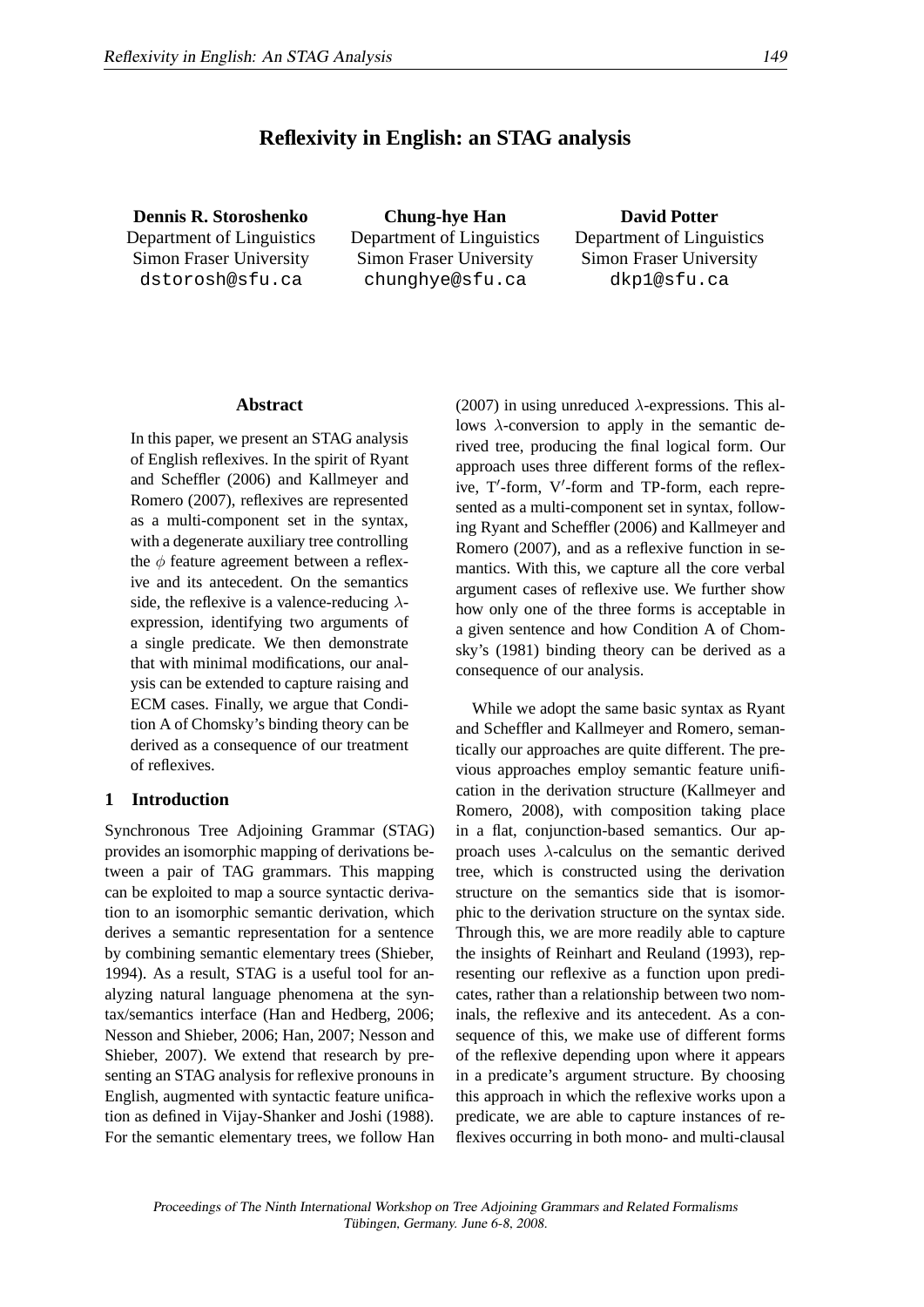environments within the lexical entry of the reflexive itself.

In section 2, we present our analysis of reflexive binding in mono-clauses. We then extend our analysis to reflexive binding in raising sentences in section 3 and then to instances of exceptional case marking (ECM) sentences in section 4.

### **2 Mono-clausal Reflexives**

In the simplest cases, a reflexive appears in the same clause as its antecedent.

- (1)  $\text{Jim}_4$  introduces himself<sub>4</sub> to Bill<sub>5</sub>.
- (2)  $\text{Jim}_4$  introduces Bill<sub>5</sub> to himself<sub>5</sub>.
- (3) Jim<sub>4</sub> introduces Bill<sub>5</sub> to himself<sub>4</sub>.

Elementary trees for (1) are in Figure 1. In (αintroduces), each DP argument substitution site is specified with an unvalued  $\phi$  feature, which will unify with a  $\phi$  feature from the substituted DP. We adopt the feature structures proposed in Vijay-Shanker and Joshi (1988) and the conception of feature unification defined therein. Each node has a Top feature (notated as  $t$  :), and a Bottom feature (notated as  $b$  :). At the end of a derivation, the Top and Bottom features at each node must unify; incompatible feature values will cause a derivation to crash. In ( $\alpha$ introduces), the  $\phi$  features from the DP subject and the DP direct object are passed over as Top features on the sister bar-level node, and Bottom features on the next highest maximal projection. When adjoining takes place, the Top features of the adjoining site must unify with the Top features of the adjoining auxiliary tree's root node, and the Bottom features of the adjoining site unify with the auxiliary tree's foot node Bottom features. ( $\alpha$ introduces) is paired with a semantic elementary tree ( $\alpha'$ introduces). In the semantic tree, F stands for formula, R for relation and T for term. We will assume that T can host reflexive functions as well as argument variables and constants. Boxed numerals indicate links between the syntactic and semantic elementary tree pairs; if an operation is carried out at one such node on the syntax side, a corresponding operation is carried out at the linked node(s) in the semantics. For simplicity, we only indicate links which are required in the derivation of the example sentences.

The reflexive employed for  $(1)$  is a T'-form, identified as  $himself<sub>T'</sub>$ . In the syntactic multicomponent set, ( $\alpha$ himself<sub>T'</sub>) bears a  $\phi$  feature

 $(x|i$ m) DP[3sgM] D Jim (α ′ jim) T  $\int_{\text{jim}}^{\text{T}} \frac{1}{\sqrt{\frac{\text{(cbil)}}{\text{p}}}}$ D Bill (α  $\gamma$ <sup>'bill</sup>)  $\tau$ bill  $\mathbf{H}$  $\left(\alpha himself_{T'}) \text{ DP[3sgM]} \right)$  (*β*himself<sub>T'</sub>)  $T'*[t : 3sgM]$ ) D himself (α  $\text{Z}'$ himself $T'$ )  $T_{Rj}$  $\lambda P_{\langle e,\langle e,t\rangle\rangle}\lambda x.P(x,x)$  $\mathcal{L}$  $\text{TP}[b : \phi_i]$  $\text{IDP}_i\downarrow [\phi_i]$  $'[t : \phi_i]$ T VP  $V_l$ introduces  $\sum_{\mathbf{V} \in [b : \phi_j]}$  $2DP_i|_{q}$  $\ell$  [t :  $\phi_j$ ]  $\lambda x \lambda y \lambda z$ . introduces  $(z, y, x)$ V  $t_l$ PP P to  $3DP_k \downarrow [\phi_k]$  $(\alpha'$  introduces) F R R R  $\overrightarrow{3}$ T↓  $\vec{2}\Gamma$ 1T↓ **Contract Contract Contract Contract** 

Figure 1: Elementary trees for *Jim*4 *introduces himself*4 *to Bill*5

and will substitute into  $DP<sub>j</sub>$  in ( $\alpha$ introduces), and ( $\beta$ himself<sub>T'</sub>) is a degenerate T' auxiliary tree, specified with a Top  $\phi$  feature. As in Kallmeyer and Romero (2007), our ( $\beta$ himself<sub>T'</sub>) ensures the agreement between the reflexive and its antecedent, the subject DP in [Spec,TP], by adjoining at T' in ( $\alpha$ introduces). The Top  $\phi$  feature of ( $\beta$ himself<sub>T'</sub>) must unify with the Top  $\phi$  feature of T′ , which in turn must agree with the Bottom  $\phi$  feature of TP and the  $\phi$  feature of the subject DP in (αintroduces) through coindexation. Crucially, this is the only syntactic constraint at work. In the semantics,  $(\alpha'$ himself<sub>T'</sub>) introduces a function of type  $\langle \langle e, \langle e, t \rangle \rangle, \langle e, t \rangle \rangle$ . This function is labelled as  $T_{Rf}$  (Rf for reflexive), and substitutes into the T node labeled with link  $\boxed{2}$  in ( $\alpha'$ introduces). After  $\lambda$ -conversion, this function returns an  $\langle e, t \rangle$  type predicate where the argument variable corresponding to *himself* and an argument variable corresponding to the antecedent are identified. The isomorphic syntactic and semantic derivation structures are given in Figure 2, and the syntactic and semantic derived trees in Figure 3.

Virtually the same set of trees will derive (2). The only difference is that the form of the reflexive employed here is the V′ -type, as defined in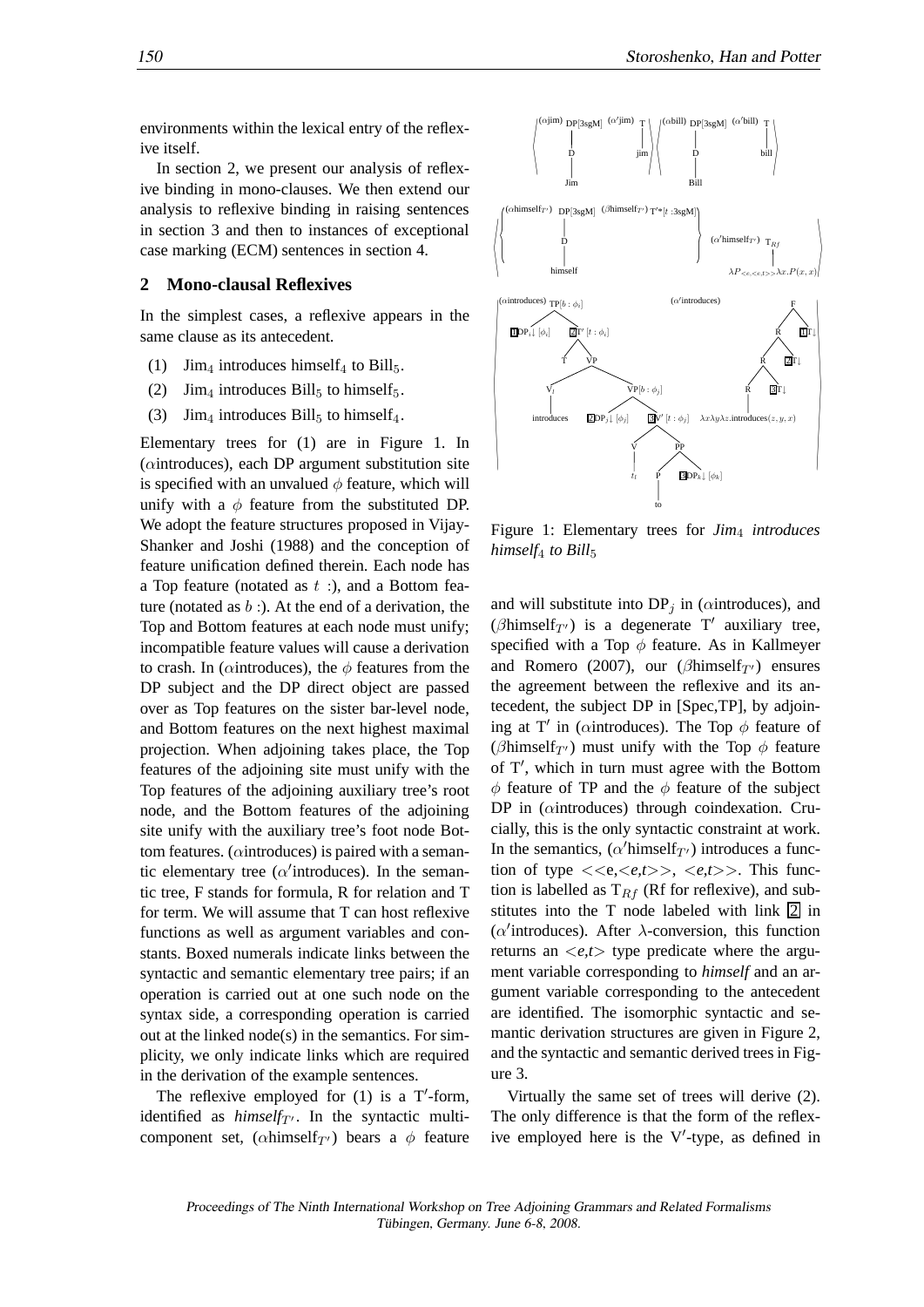

Figure 3: Derived trees for *Jim<sub>4</sub> introduces himself<sub>4</sub> to Bill*<sub>5</sub>



Figure 2: Derivation structures for *Jim*4 *introduces himself<sub>4</sub> to Bill<sub>5</sub>* 

Figure 4. The ( $\beta$ himself<sub>V'</sub>) adjoins at the V' node in ( $\alpha$ introduces) in Figure 1, ensuring the agreement between the reflexive and its antecedent, the direct object DP in [Spec,VP]. On the semantics side,  $(\alpha'$ himself<sub>V'</sub>) introduces a function of type <<*e*,<*e*,<*e,t*>>>,<*e*,<*e,t*>>>, performing essentially the same operation as  $(\alpha'$ himself<sub>T'</sub>) in Figure 1. The derivation structures for (2) are given in Figure 5 and the derived trees in Figure 6. After  $\lambda$ -conversion has taken place on the semantic derived trees, the respective formulas for (1) and (2) are (4) and (5).

- (4) introduces(jim, jim, bill)
- (5) introduces(jim, bill, bill)



Figure 4: New elementary trees for *Jim<sub>4</sub>* intro*duces Bill*5 *to himself*5



Figure 5: Derivation structures for *Jim*4 *introduces Bill*5 *to himself*5

To derive (3), T'-type reflexive must be employed but with a different semantic elementary tree from the one in Figure 1. The new T′ -type reflexive tree pair is given in Figure 7.  $(\alpha'$ himself<sub>T'</sub>) in Figure 7 ensures that the variable corresponding to the indirect object *himself* and the variable corresponding to the subject antecedent are identified. The isomorphic syntactic and semantic derivation structures are given in Figure 8 and the syntactic and semantic derived trees in Figure 9. After  $\lambda$ conversion has taken place on the semantic derived tree, the formula for (3) is (6).

(6) introduces(jim,bill,jim)



Figure 7: New elementary trees for *Jim*4 *introduces Bill*5 *to himself*4



Figure 8: Derivation structures for *Jim*4 *introduces Bill*5 *to himself*4

Syntactic constraints on derivation emerge when considering cases where there is no agreement between the reflexive and its antecedent, as in (7).

(7)  $* \text{Jim}_4$  introduces herself<sub>4</sub> to Gillian<sub>5</sub>.

Here, the reflexive would come with a degenerate T' tree ( $\beta$ herself<sub>T'</sub>) carrying a feature specifi-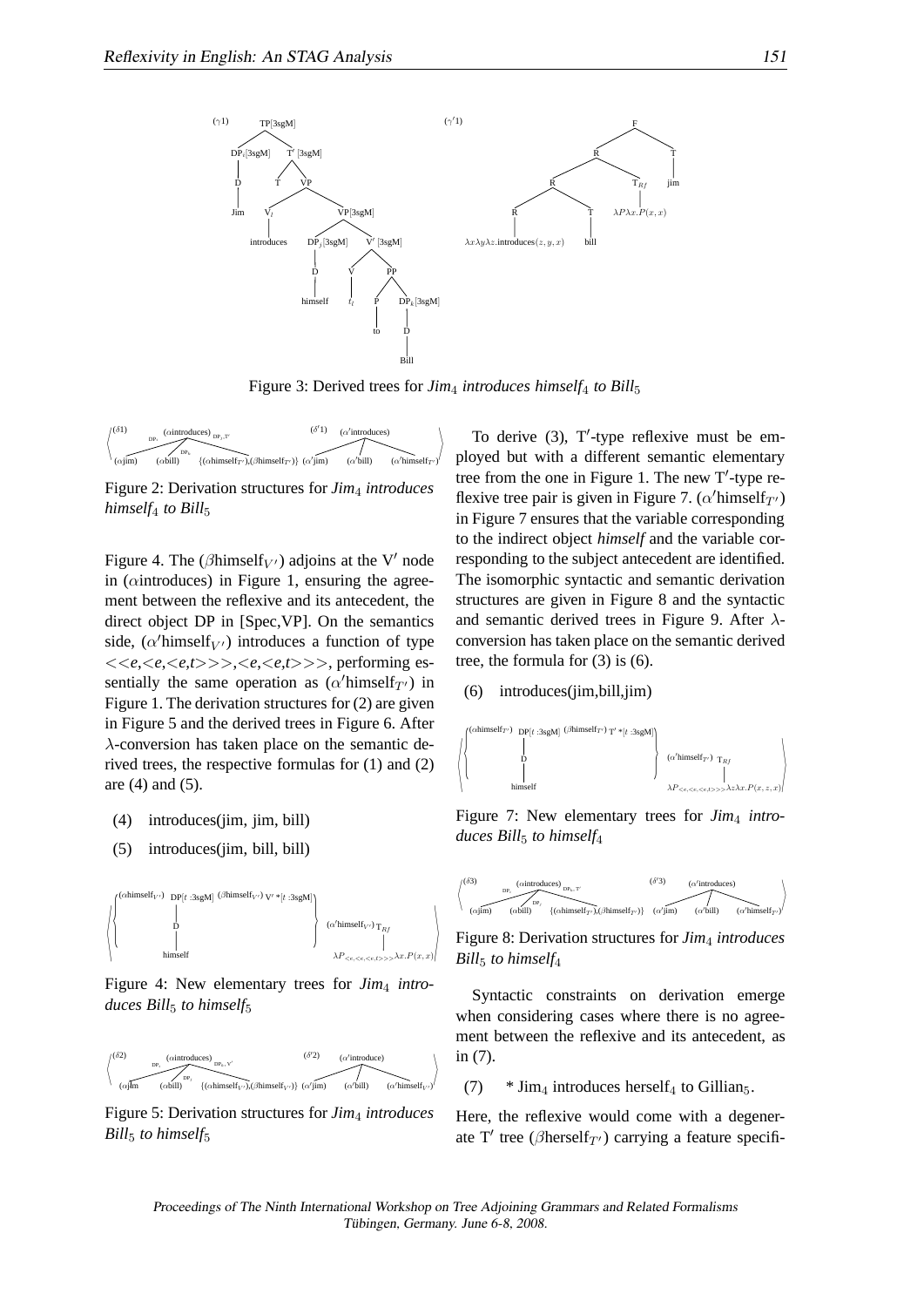

Figure 6: Derived trees for *Jim<sub>4</sub> introduces Bill*<sub>5</sub> *to himself*<sub>5</sub>



Figure 9: Derived trees for *Jim<sub>4</sub> introduces Bill*<sub>5</sub> *to himself<sub>4</sub>* 

cation of [3sgF]. However, substitution of  $(\alpha \text{Jim})$ into ( $\alpha$ introduces) will transfer the value [ $3$ sgM] onto the T′ node of that tree. This would block the adjoining of ( $\beta$ herself<sub>T'</sub>), as there would be a feature clash preventing unification.

Note also that (1) cannot be derived with the V ′ -type reflexive. While nothing in the syntax prevents the use of  $\{(\alpha \text{himself}_{V'})\}, (\beta \text{himself}_{V'})\},$  following the links through to the semantics would result in an illegal derivation. ( $\alpha'$ himself<sub>V'</sub>), which takes an argument of type  $\langle e \langle e, t \rangle \rangle$  would be substituted at a node where its sister is of semantic type <*e*<*e,t*>>. The semantic derivation would crash at this point, as functional application cannot be applied.

Thus, both the syntax and semantics work in concert to obviate spurious derivations. What is worth considering here is that illegal derivations have been blocked without any recourse to a constraint such as Condition A. At its core, Condition A consists of two stipulations: a locality requirement, and a structural relationship between a reflexive and its antecedent. Under our approach, the locality requirement is provided by the formalism, in that the composition of the multicomponent set must remain local to a single elementary tree. A binding domain is thus naturally defined. Similar to Kallmeyer and Romero (2007), the c-command relationship between the reflexive and its antecedent is also a consequence of our analysis. The difference is that our analysis accomplishes this without stipulating a dominance relationship between the two members of the reflexive set in the syntax. As shown above, the semantic type of the reflexive's tree governs the location where it can be substituted in semantics. Following the links from the semantics back to the syntax, this translates into a constraint upon the structural relationship between the  $\alpha$  and  $\beta$  trees in the reflexive set. Only the derivation that pro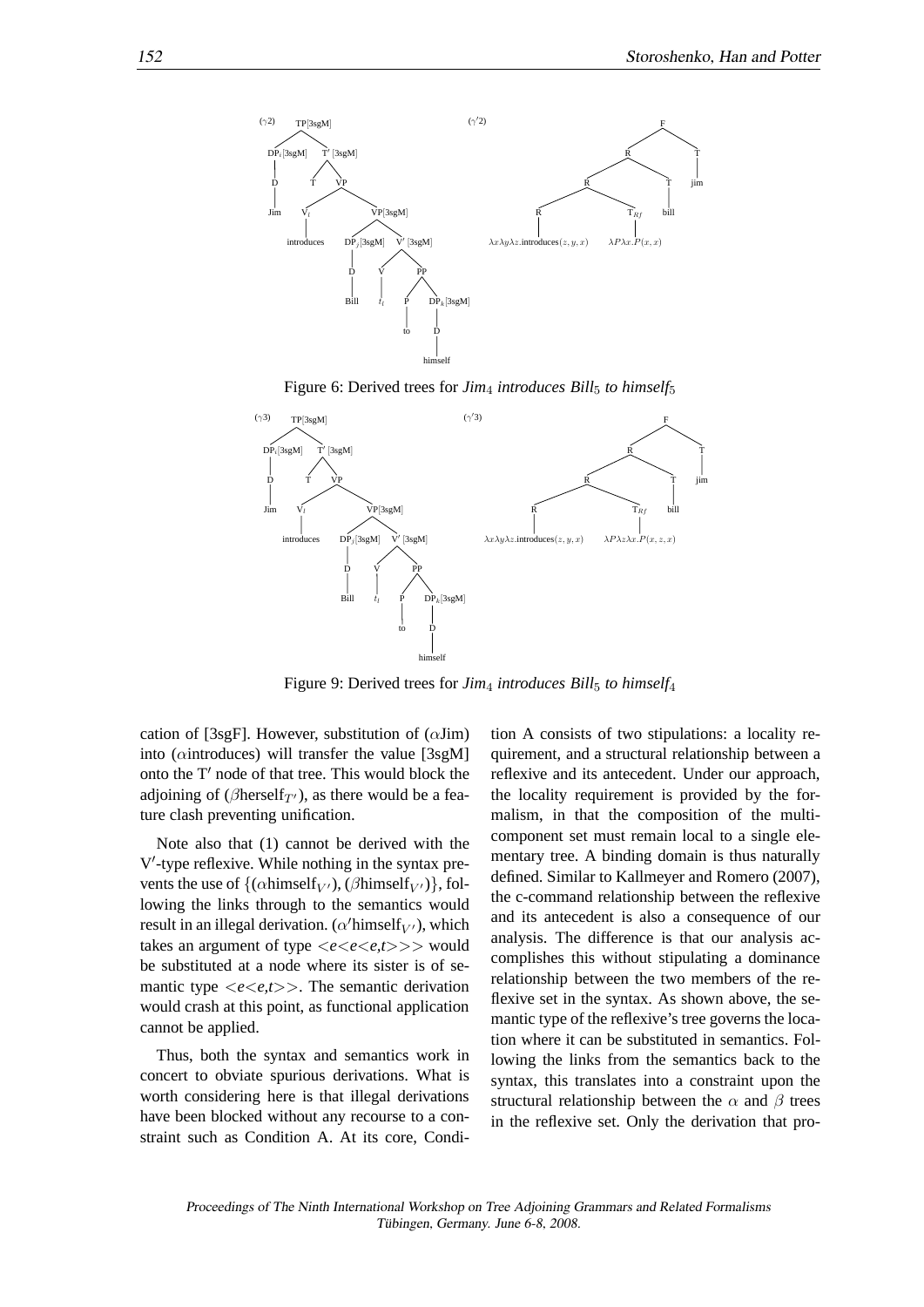duces a syntactic derived tree where the  $\beta$  tree of the reflexive set dominates the  $\alpha$  tree can be mapped onto a fully composable semantic derived tree. As in the case of Kallmeyer and Romero, this necessary dominance easily translates into the ccommand constraint embedded within Condition A, as the  $\beta$  tree of the reflexive must be adjoined at a sister node to a potential antecedent. As a result, both portions of Condition A are consequences of the present analysis and constraints upon semantic well-formedness.

# **3 Raising**

Our analysis of English reflexives is extendable to instances of raising, as in (8) and (9).

- (8) Jake<sub>4</sub> seems to himself<sub>4</sub> to be happy.
- (9) Julian<sub>4</sub> seems to Miles<sub>5</sub> to love himself<sub>4</sub>.

In the first raising case, (8), the reflexive is an argument of a different predicate than its antecedent. The elementary trees required for (8) are given in Figure 10. We use the *seems to* tree presented in Storoshenko (2006), extended with a matching semantic tree.<sup>1</sup> Following the derivation in Figure 11, in syntax, ( $\beta$ himself<sub>T'</sub>) adjoins to the T' root of ( $\beta$ seems\_to), unifying with its Top  $\phi$  feature. This feature must then unify with the Top  $\phi$  feature of T' in ( $\alpha$  happy), the adjunction site for ( $\beta$ seems to), and agree (through coindexation) with the Bottom  $\phi$  feature of TP and the  $\phi$  feature of the subject DP in ( $\alpha$ happy). In semantics, ( $\alpha$ himself<sub>T'</sub>) substitutes into ( $\beta$ ' seems to), which adjoins to ( $\alpha'$ happy). Derived trees are shown in Figure 12. After  $\lambda$ -conversion on ( $\gamma$ '8) is complete, the formula for (8) is (10).

- (10) seems to(happy(jake), jake)
- (11) seems to(love(julian, julian), miles)

In the second raising case, (9), both antecedent and reflexive are arguments of the same predicate, to which ( $\beta$ seems\_to) adjoins with a separate experiencer. The new elementary trees required for (9) are in Figure 13. As shown in Figure 14, in syntax,  $(\alpha M$ iles) is substituted into ( $\beta$ seems\_to), which is then adjoined into ( $\alpha$ to love). Both components of the *himself* $T'$  set then compose with ( $\alpha$ to\_love): ( $\alpha$ himself<sub>T'</sub>) substitutes into  $DP_k$ , and ( $\beta$ himself<sub>T'</sub>) adjoins onto T ′ . Here, we assume multiple adjunction, as defined in Schabes and Shieber (1994), so that ( $\beta$ himself<sub>T'</sub>) and ( $\beta$ seems\_to) adjoin to the same T' node in ( $\alpha$ to\_love). As ( $\beta$ himself<sub>T'</sub>) is a degenerate auxiliary tree, the order of adjoining is unimportant, as either order results in the same derived tree. In semantics,  $(\alpha'$ himself<sub>T'</sub>) substitutes into ( $\alpha'$ to\_love) and ( $\beta'$ seems\_to) adjoins to ( $\alpha$ 'to\_love). The derived trees are in Figure 15. (γ ′9) yields the formula in (11) after λ-conversion.



Figure 10: Elementary trees for *Jake*4 *seems to himself*4 *to be happy*



Figure 11: Derivation structures for *Jake<sub>A</sub>* seems to *himself*4 *to be happy*

Proceedings of The Ninth International Workshop on Tree Adjoining Grammars and Related Formalisms Tübingen, Germany. June 6-8, 2008.

<sup>1</sup>A reviewer questions why the semantics of *seems to* presented here contains an argument slot for the subject of the embedded clause, when it is not present in the syntactic elementary tree of *seems to*. This is a function of the fact that the semantic elementary tree for *seems to* that we have defined adjoins to the predicate of type <*e,t*> coming from the embedded clause. As this predicate takes an argument to return a proposition which is one of the arguments of *seems to*, an argument slot for the subject of the embedded clause is necessary in the λ-expression for *seems to*.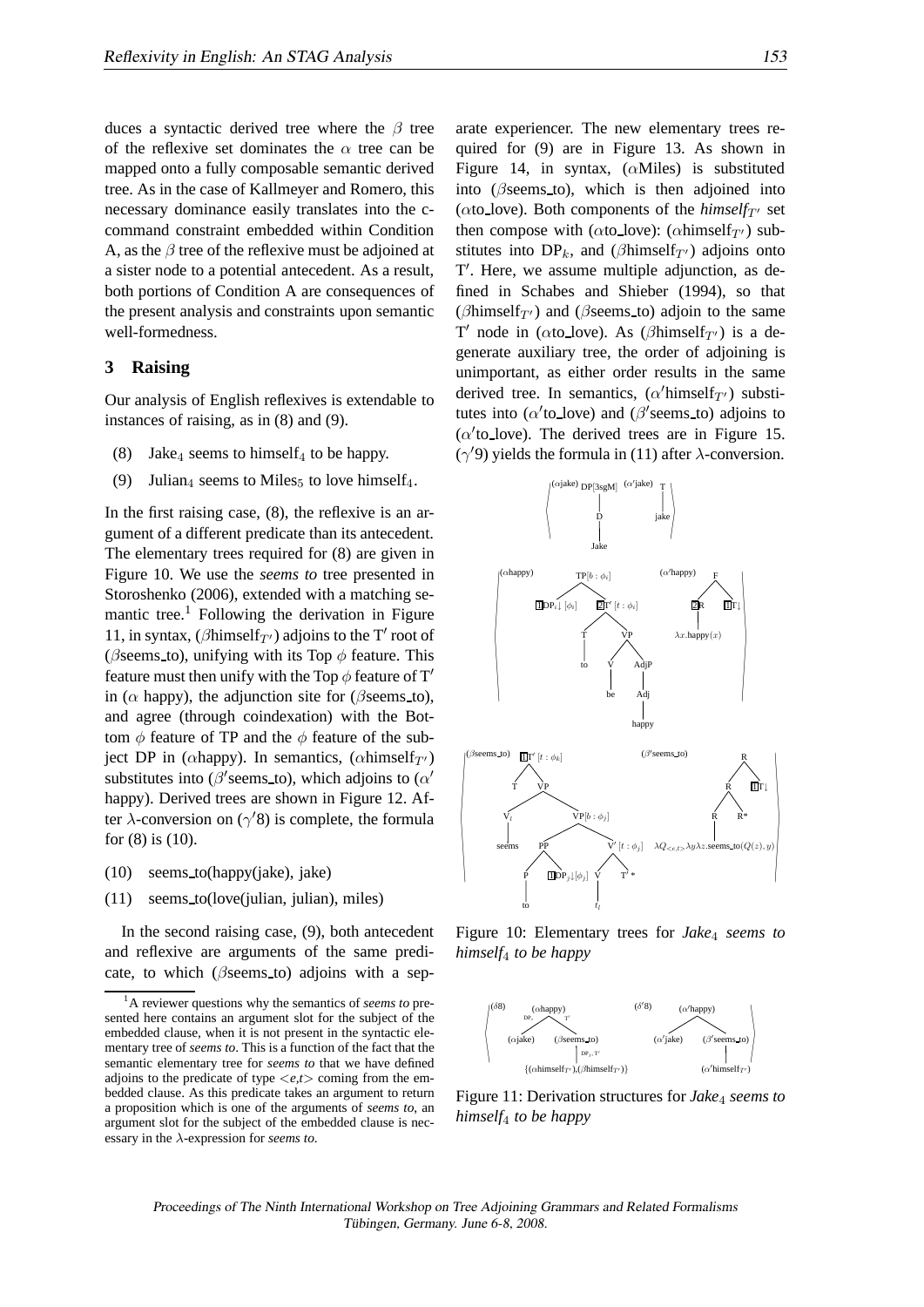

Figure 12: Derived trees for *Jake*4 *seems to himself*4 *to be happy*



Figure 15: Derived trees for *Julian<sub>4</sub> seems to Miles<sub>5</sub> to love himself<sub>4</sub>* 



Figure 13: New elementary trees for *Julian*<sub>4</sub> seems *to Miles<sub>5</sub> to love himself*<sup>4</sup>



Figure 14: Derivation structures for *Julian*4 *seems to Miles*5 *to love himself*4

## **4 ECM**

Our analysis is also extendable to instances of ECM, as in (12).

(12) Julian<sub>4</sub> believes himself<sub>4</sub> to be intelligent

The elementary trees required for (12) are shown in Figure 16. Here, we propose a third form of the reflexive, the TP-type, specified for subject positions. Because the reflexive is a subject, it is impossible for the antecedent to be found locally,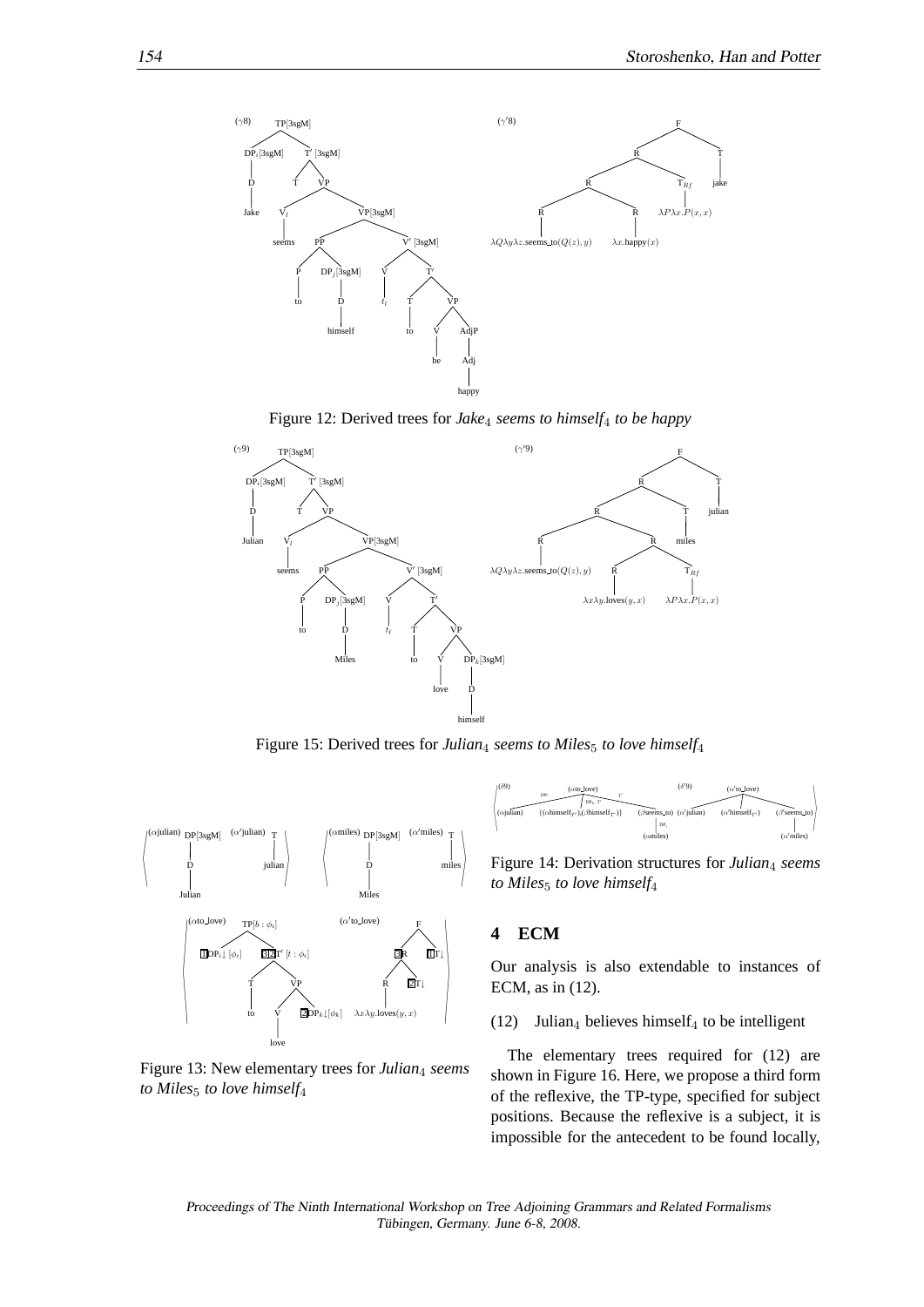

Figure 16: Elementary trees for *Julian*4 *believes himself*4 *to be intelligent*

motivating a distinct treatment bridging two separate predicates. ( $\alpha$ himself $_{TP}$ ) is unchanged from the previous forms, while ( $\beta$ himself $_{TP}$ ), with its Top  $\phi$  feature, is a TP-adjoining auxiliary tree.  $(\alpha'$ himself $_{TP}$ ) introduces a function that ensures the identification of the subject argument of the embedded clause and the subject argument of the higher clause. Following the derivation in Figure 17, ( $\beta$ himself $_{TP}$ ) and ( $\beta$ believes) multiply adjoin to the TP node of ( $\alpha$ to be intelligent). The TP nodes of both ( $\alpha$ to be intelligent) and ( $\beta$ believes) receive  $\phi$  feature values from DP's substituted at their respective subject positions. Through adjoining ( $\beta$ himself $_{TP}$ ) and ( $\beta$ believes) to the TP node of ( $\alpha$ to be intelligent), the Top  $\phi$  feature from ( $\beta$ himself<sub>TP</sub>) and the Bottom  $\phi$  feature from the root TP in (βbelieves) must unify, as Top features present at an adjoining site must unify with the features of the root of an adjoining tree. This ensures the agreement between the reflexive which is the subject of the embedded clause and the antecedent which is the subject of the higher clause. Note that under Vijay-Shanker and Joshi's definition of feature unification, the Bottom  $\phi$  features of the root TP node of  $(\alpha$ to be intelligent) would not have to unify with the  $\phi$  features of the root node of (βbelieves); the reflexive's Top feature is responsible for carrying the agreement across clauses. The syntactic and semantic derived trees are in Figure 18. The final formula reduced from  $(\gamma'12)$  is  $(13).$ <sup>2</sup>

(13) believes(julian, to be intelligent(julian))



Figure 17: Derivation structures for *Julian*<sup>4</sup> *believes himself*4 *to be intelligent*

In our analysis of ECM, we have required no ECM-specific featural specifications on the predicates, contrary to the ECM derivations in Kallmeyer and Romero (2007). There, the ECM predicate was endowed with special features to permit a variable representing the subject to be passed downward into the embedded clause; our approach limits the differences to the form of the reflexive itself.

### **5 Conclusion**

 $\mathcal{L}$ 

Using STAG mechanisms including links and isomorphic syntactic and semantic derivations, we have shown that different binding possibilities for verbal argument reflexives are captured within the definition of the reflexive itself. Furthermore, we have shown that Condition A can be derived from constraints upon STAG derivation. We have not provided a treatment of 'picture' noun phrase cases here, preferring to see these as logophors (Pollard and Sag, 1992; Reinhart and Reuland, 1993), and we defer cases of non-argument reflexives, such as *Jim did it himself*, to future work.

### **Acknowledgment**

We are extremely indebted to the three anonymous reviewers of TAG+9. Their insightful comments and criticisms were crucial in reshaping our paper. All remaining errors are ours. This work was supported by NSERC RGPIN/341442 to Han.

 $2$ Nothing in our analysis so far rules out (i).

<sup>(</sup>i) \* John believes that himself is intelligent.

An independent fact of the grammar that *himself* cannot receive accusative case from the subject position of a finite clause accounts for the ill-formedness of (i).